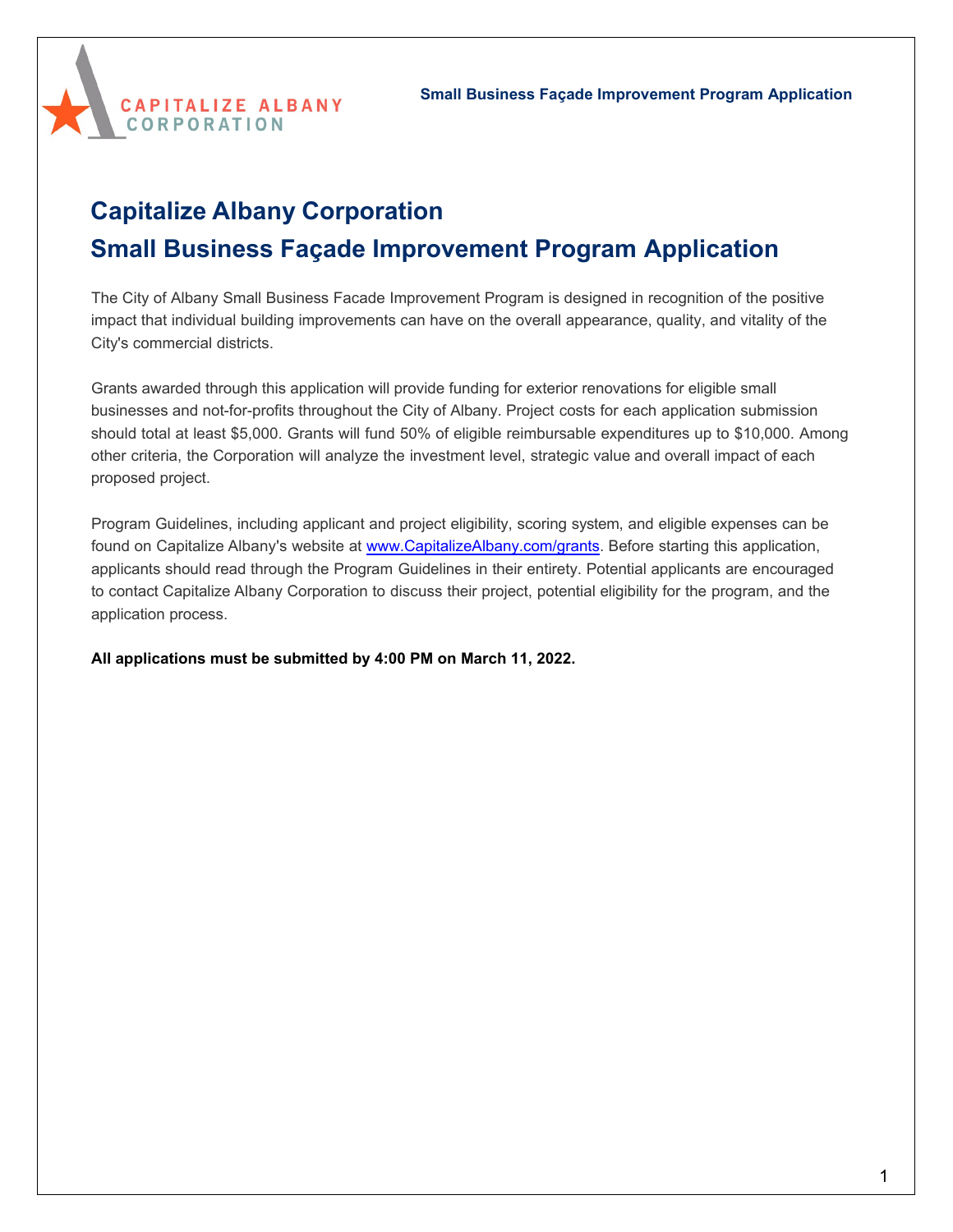

# **Program Information and Application Process**

Applications will be accepted from February 11, 2022, until 4:00 PM on March 11, 2022. As an alternative to this printable application, an online application can be found at [www.SurveyMonkey.com/r/](http://www.surveymonkey.com/r/NeighborhoodRetail)FacadeApp.

Applicants must submit a full and complete application as outlined in the Program Guidelines, including all required documents, in order to be considered for a grant award. An application checklist with a list of required documents can be found on page three (3) of this application, as well as at

[www.CapitalizeAlbany.com/grants.](http://www.capitalizealbany.com/grants)

Submission of this portion of your application does not constitute a completed application. All required documents can be e-mailed to [development@capitalizealbany.com](mailto:development@capitalizealbany.com) with a subject line as follows: Small Business Facade Improvement Program Required Documents - [Applicant Name], mailed to Capitalize Albany Corporation at the address above, or hand delivered by appointment.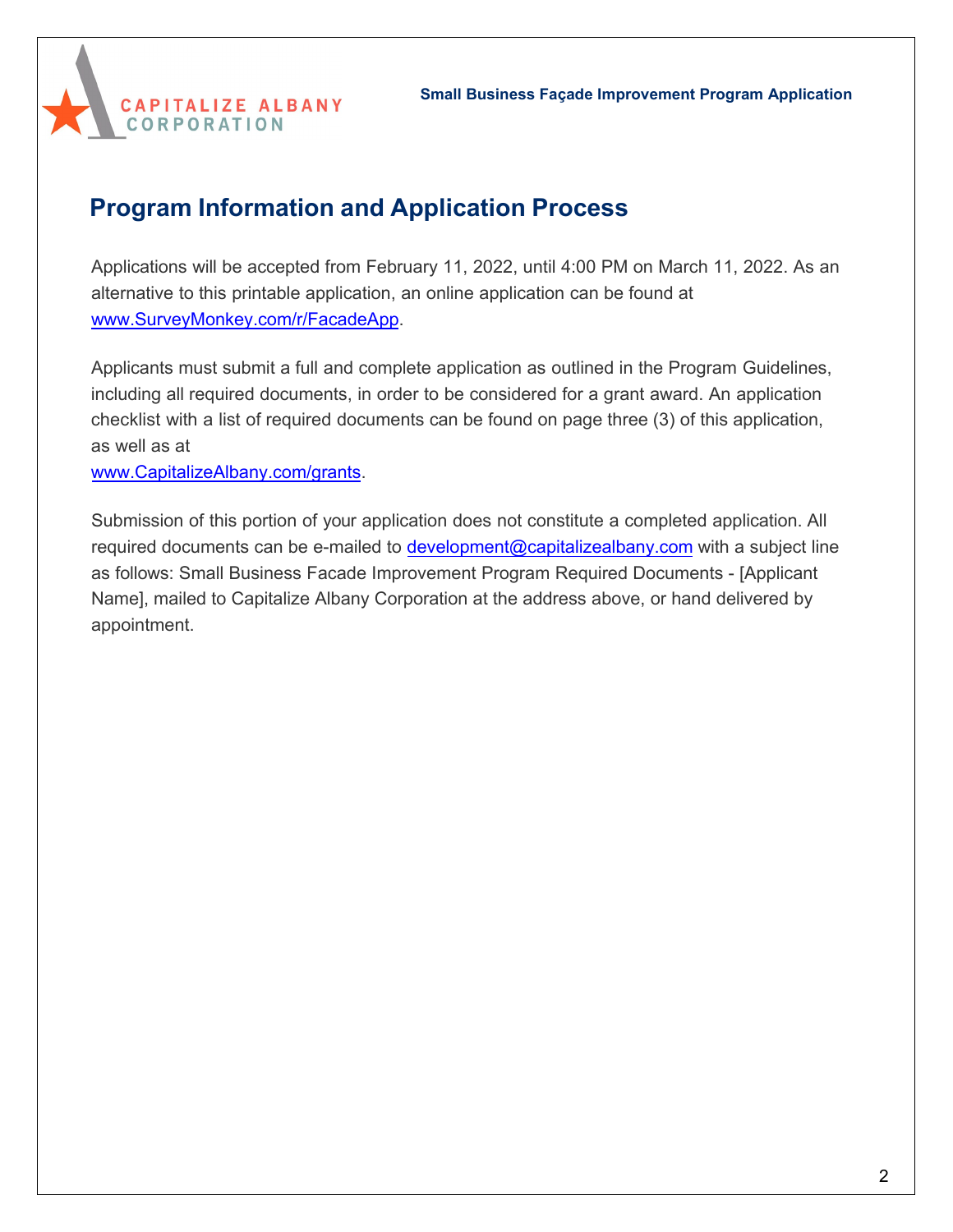

# **Required Documents**

**All of the following must be submitted to Capitalize Albany Corporation as described in the last paragraph on page two (2) of this application. Determination of whether or not an application is considered complete lies solely with Capitalize Albany Corporation.**

- [Comple](http://www.capitalizealbany.come/grants%20and%20page%2022%20of%20this%20document)ted application
- Budget Worksheet (found at www.CapitalizeAlbany.com/grants)
- Plan for the project including:
	- Concept for the facade, showing design/"feel" (photos of similar concepts, material samples, etc.)
	- Detailed scope of work and/or architectural drawings and/or renderings of the improvements, reflecting placement, materials and colors to be used
	- Color photographs of the existing exterior conditions of the building (including photos of the building facade as a whole, specific items to be addressed within the scope of work, and of the property's location within the district)
- Up to three (3) estimates from licensed (if required), insured contractors reflecting work to be performed and costs.
- A copy of the property tax bill or deed to confirm ownership of the property
- Documentation that all taxes are current (federal, state, local, business, property, sales & payroll)
- For lessees, a legally valid and binding lease for a period that, at a minimum, does not expire prior to anticipated project completion date
- Documentation of commitment of funds for the project (bank statement(s) and/or commitment letter(s) per the discretion of Capitalize Albany
- If applicant is a lessee, Property Owner Declaration and Consent Form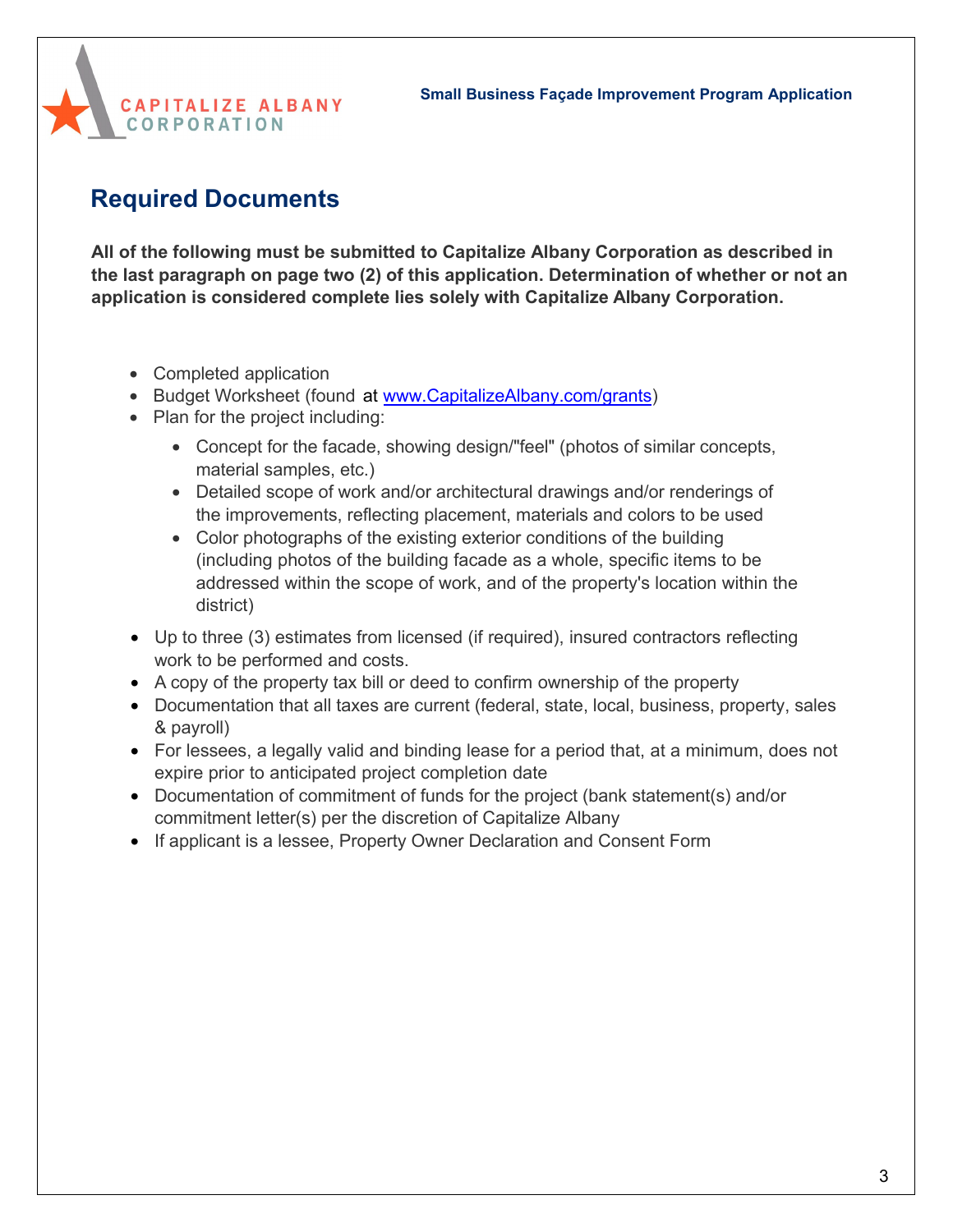

## **Application**

*Please note that all questions marked with an asterisk (\*) require responses. If no response is provided, the application will be deemed incomplete. Please do not hesitate to call us if you require assistance to complete this application.*

## **Contact Information**

1. Applicant Contact Information\*

Contact Name

Contact Address

City/Town

**State** 

ZIP/Postal Code

Contact Email Address

Contact Phone Number

### 2. Business Contact Information\*

Name of Business or Not-for-Profit

Physical Address of Business

Physical Address of Business 2

City/Town

**State** 

ZIP/Postal Code

Email Address

### 3. Mailing Address of Business (if different than above)

Mailing Address

Mailing Address 2

City/Town

State/Province

ZIP/Postal Code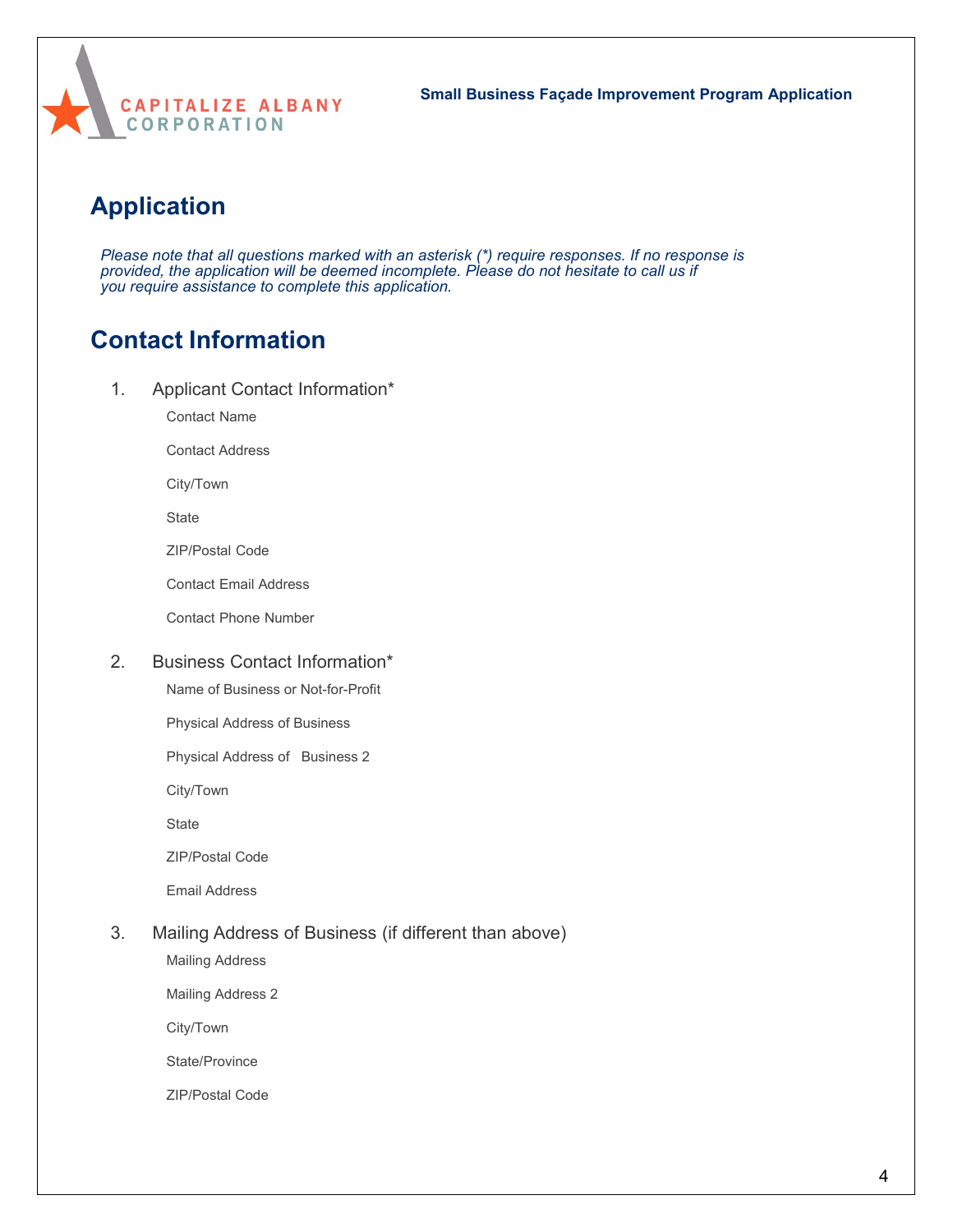

# **Business Information**

| 4. | Retail Business Type (choose one)*                                                                                                                                                                                                                                                          |                                                                                |  |
|----|---------------------------------------------------------------------------------------------------------------------------------------------------------------------------------------------------------------------------------------------------------------------------------------------|--------------------------------------------------------------------------------|--|
|    | If you are a Convenience Retail Store, please make sure you fill out the Convenience Retail Store Certification (found<br>on page 18 of this document) for submission with your additional required documents. This form must be submitted for<br>your application to be deemed "complete." |                                                                                |  |
|    | <b>Convenience Retail Store</b>                                                                                                                                                                                                                                                             | Restaurant/Tavern                                                              |  |
|    | Grocery, Specialty Food Stores/<br>Establishments                                                                                                                                                                                                                                           | Soft Goods (e.g. apparel, shoes, home<br>furnishings, books, gifts, novelties) |  |
|    | Not-for-Profit Organizations<br>Other                                                                                                                                                                                                                                                       |                                                                                |  |
|    | Personal Services (e.g. dry cleaners, laundromats, barber shops, salons, spas)                                                                                                                                                                                                              |                                                                                |  |
|    | Professional Services (e.g. doctors, lawyers, accountants, architects)                                                                                                                                                                                                                      |                                                                                |  |
| 5. | Proposed or Current Days and Hours of Operation**                                                                                                                                                                                                                                           |                                                                                |  |
|    |                                                                                                                                                                                                                                                                                             |                                                                                |  |
| 6. | Is this a new or existing business location?*                                                                                                                                                                                                                                               |                                                                                |  |
|    | <b>New</b><br>Existing                                                                                                                                                                                                                                                                      |                                                                                |  |
|    | Comments                                                                                                                                                                                                                                                                                    |                                                                                |  |
| 7. | Number of Years in Operation*                                                                                                                                                                                                                                                               |                                                                                |  |
|    | Please enter a whole number. Start-up businesses should indicate "0".                                                                                                                                                                                                                       |                                                                                |  |
| 8. | Is this property or building owned in whole or in part by the City of Albany, County of Albany,                                                                                                                                                                                             |                                                                                |  |
|    | State of New York or Capitalize Albany Corporation or any other related government entity?<br>Answering yes to this question does not necessarily disqualify this application from submission. It is at the sole                                                                            |                                                                                |  |
|    | discretion of Capitalize Albany Corporation to deem a building or property ineligible for program funds if any of the<br>above criteria are met. We strongly encourage you to contact us prior to moving ahead with your application if you<br>answer "yes" to the question below.          |                                                                                |  |
|    | Yes<br>Unsure<br>No                                                                                                                                                                                                                                                                         |                                                                                |  |
| 9. | Is this the first location for the business?*                                                                                                                                                                                                                                               |                                                                                |  |
|    |                                                                                                                                                                                                                                                                                             |                                                                                |  |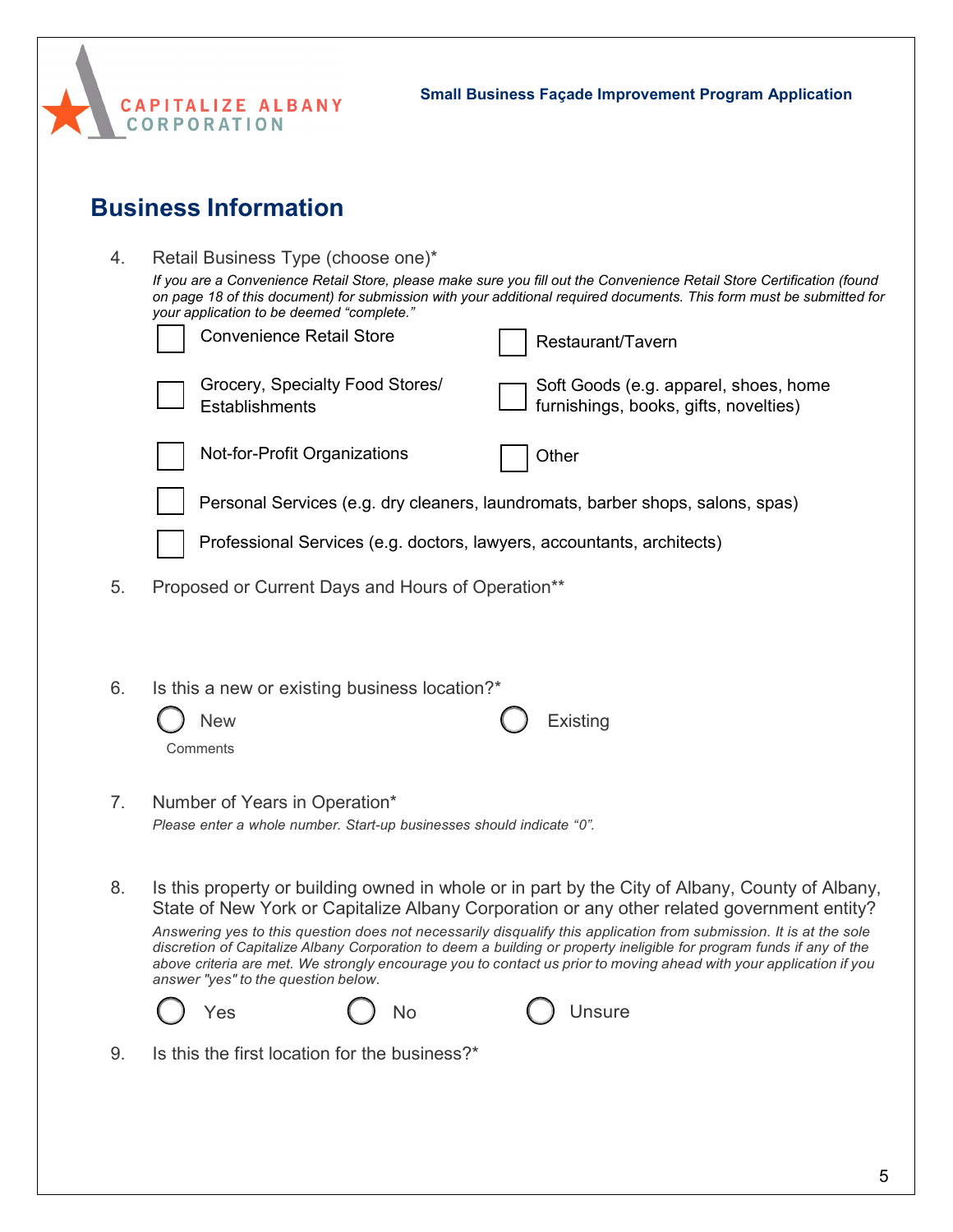

### **Additional Business Locations**

Answer the below questions **only** if you have more than one location.

- 10. How many locations does the business have?\*
- 11. Addresses of other locations

Location 1

Location 2

Location 3

Location 4

Any additional locations

12. Is this project a relocation of an existing business location?\*

13. Will any other business locations close as a result of this project?

14. If yes to the preceding question, which one(s)?

## **Business Formation and Characteristics**

| <b>Business Structure</b>                                                                                                                                                   |                                                                                                                 |
|-----------------------------------------------------------------------------------------------------------------------------------------------------------------------------|-----------------------------------------------------------------------------------------------------------------|
| $\bigcirc$ Sole Proprietorship $\bigcirc$ Corporation                                                                                                                       | Other                                                                                                           |
| Is your business a disadvantaged business enterprise (DBE)?                                                                                                                 |                                                                                                                 |
|                                                                                                                                                                             | DBEs are businesses whose majority ownership (at least 51%) is comprised of minorities, women, and/or veterans. |
| Yes                                                                                                                                                                         | $)$ Prefer not to answer                                                                                        |
| If you identify as a DBE, please select all that apply to the composition of your majority<br>ownership:                                                                    |                                                                                                                 |
| Minority<br>Woman<br>Veteran                                                                                                                                                | Other<br>Prefer not to answer                                                                                   |
| Federal Employer Identification Number (EIN)*                                                                                                                               |                                                                                                                 |
| Sole proprietors may use their Social Security Number (SSN). All responses should be given using numeric<br>characters only, with no space or hyphen separating characters. |                                                                                                                 |
|                                                                                                                                                                             | $\bigcirc$ Partnership<br>$\bigcup \sqcup C$                                                                    |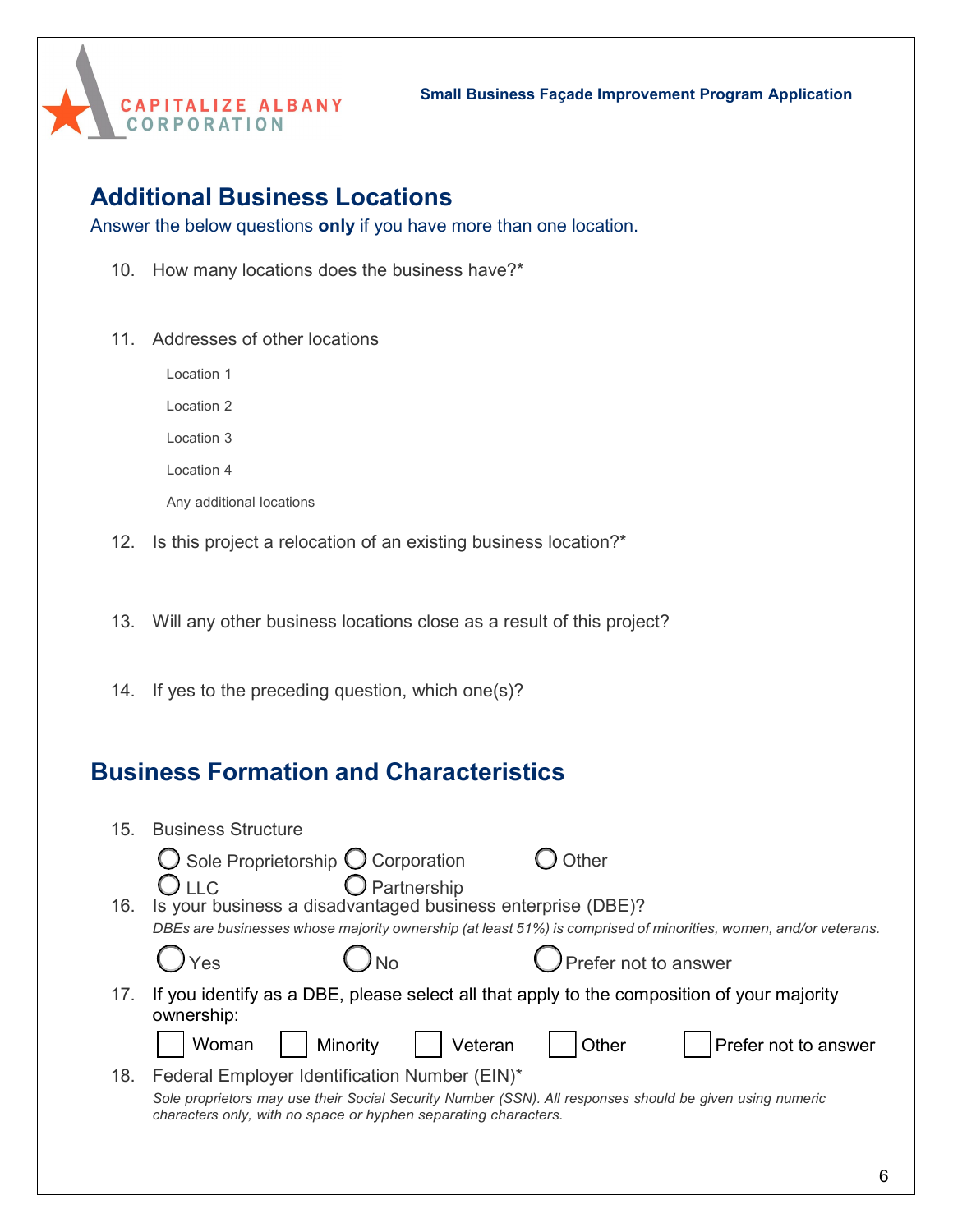

19. DUNS Number (if known)

*Obtain or look up your DUNS Number [here.](https://www.dnb.com/duns-number.html) Funding may require grant recipients to obtain a DUNS number.*

- 20. North American Industry Classification System (NAICS) Number *For more information and to identify your NAICS Number, please go to [naics.com.](https://www.naics.com/search/)*
- 21. Standard Industry Classification (SIC) Number *For more information and to identify your SIC Number, please go to [naics.com.](https://www.naics.com/search/)*
- 22. Do you consider your business locally-owned? Yes ( ) No

# **Business Owners**

23. Business Owner 1\*

Name

Title

Ownership Share

Years with the Company

### 24. Business Owner 2

Name

**Title** 

Ownership Share

Years with the Company

25. If there are additional business owners not previously identified, please indicate their names, titles, ownership shares, and years with the company below.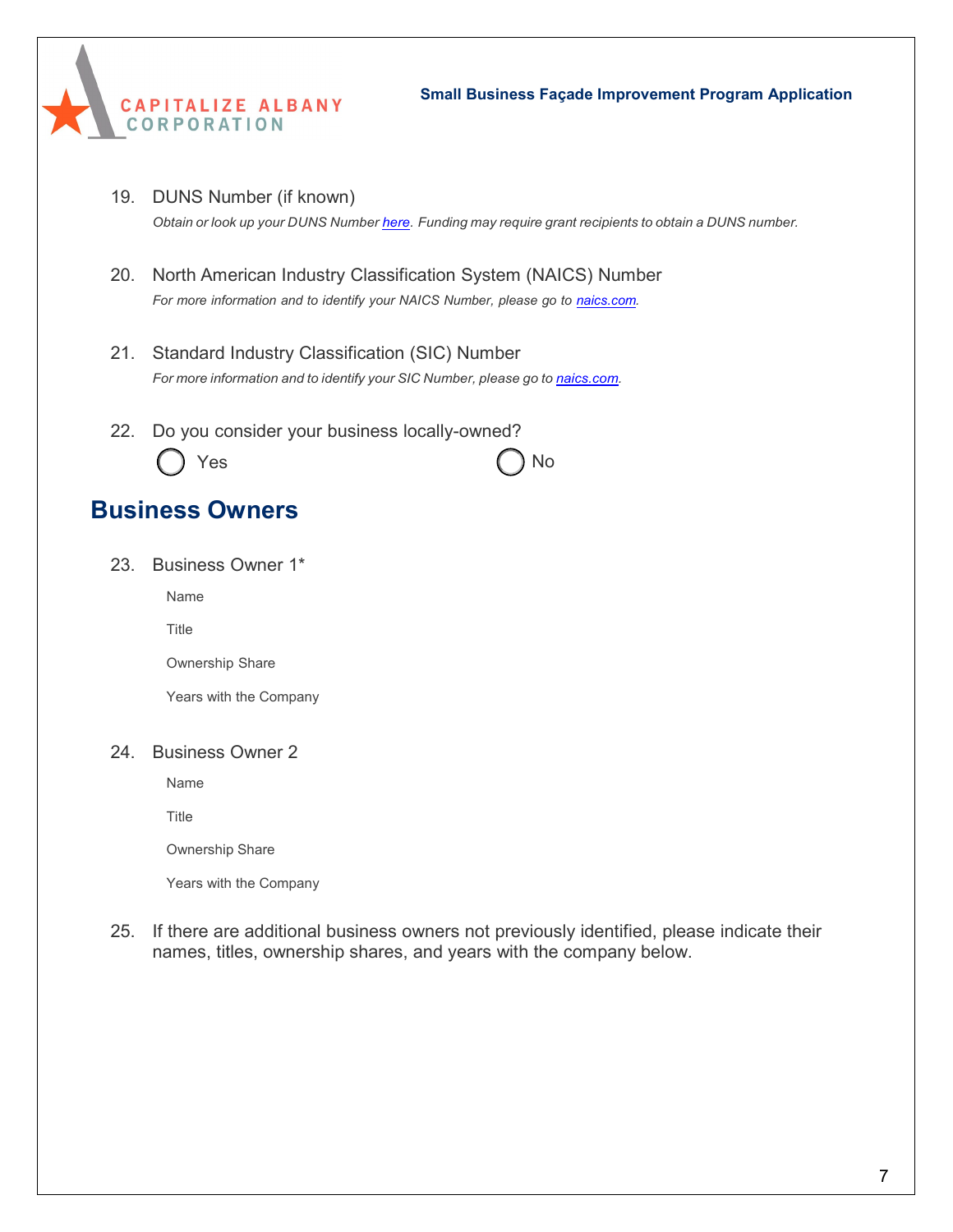

# **Property Information**

26. Project Address\*

Address

Address 2

City/Town

State/Province

ZIP/Postal Code

- 27. Size of Project Space (total square feet)\* *Please enter a whole number. No commas can be used.*
- 28. Do/will you lease or own the business property?\*

Lease ( ) Own

### **Lease Information**

29. Landlord Contact Information

Name of Landlord

Landlord's Address

Landlord's Email Address

Landlord's Phone Number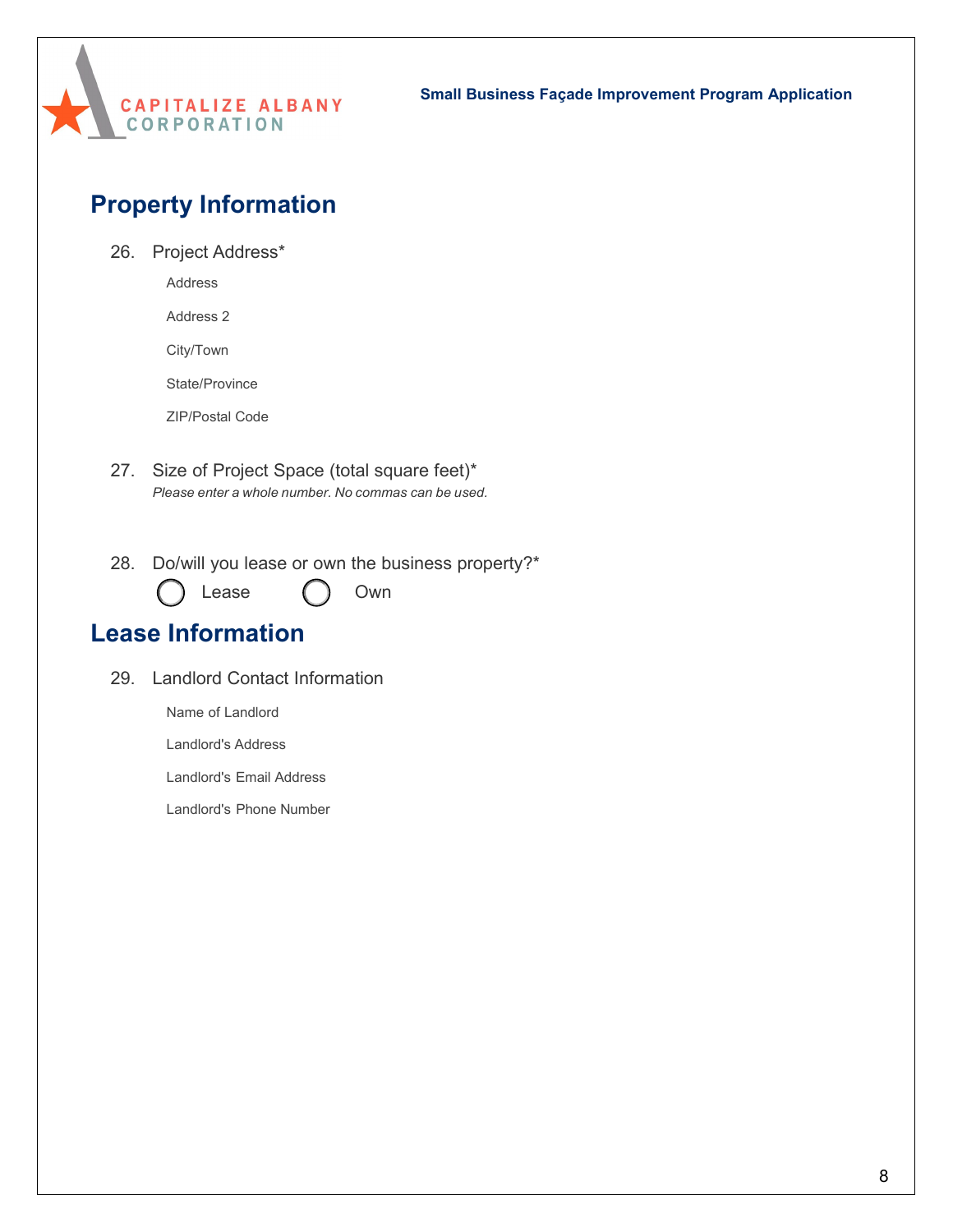|                 | <b>Small Business Façade Improvement Program Application</b><br>CAPITALIZE ALBANY<br>CORPORATION                                                                                                                                                                                                                                                                                                                 |
|-----------------|------------------------------------------------------------------------------------------------------------------------------------------------------------------------------------------------------------------------------------------------------------------------------------------------------------------------------------------------------------------------------------------------------------------|
| 30 <sub>1</sub> | <b>Current Lease Term</b><br>Please enter a whole number representing the total duration in years of the lease term.                                                                                                                                                                                                                                                                                             |
| 31.             | <b>Expiration Date of Current Lease</b><br>Enter date as MM/DD/YYYY.                                                                                                                                                                                                                                                                                                                                             |
| 32.             | Have you received a prior grant from Capitalize Albany Corporation?*<br>Yes<br>No                                                                                                                                                                                                                                                                                                                                |
| 33.             | If yes to the above question, from which program(s) did you receive your grant?<br>Check all that apply.<br>Downtown Retail Grant Program<br>Small Business Facade Improvement Program<br><b>Amplify Albany</b><br>Small Business Emergency Response Grant Program<br><b>Small Business Adaptation Program</b><br>Unsure<br>(COVID-19 Grants; Select for CAIDA (PPE) and/or CDBG (reorganizing, restocking, etc) |
|                 | 34. How much money did you receive from the program(s)?<br>Please indicate the total if money was received from multiple programs. Type "unsure" if you are unsure.                                                                                                                                                                                                                                              |
|                 | 35. Was the funding you received for the same business or property for which you are<br>submitting this application?<br>Note: Prior awards do not disqualify applicants from submitting this application.<br>Yes<br>No                                                                                                                                                                                           |
|                 | <b>Employment Information</b>                                                                                                                                                                                                                                                                                                                                                                                    |

- 36. Total Current Employment at all Locations *Please indicate number of jobs per location.*
- 37. Number of Current Employees Residing in the City of Albany *Leave blank if unknown.*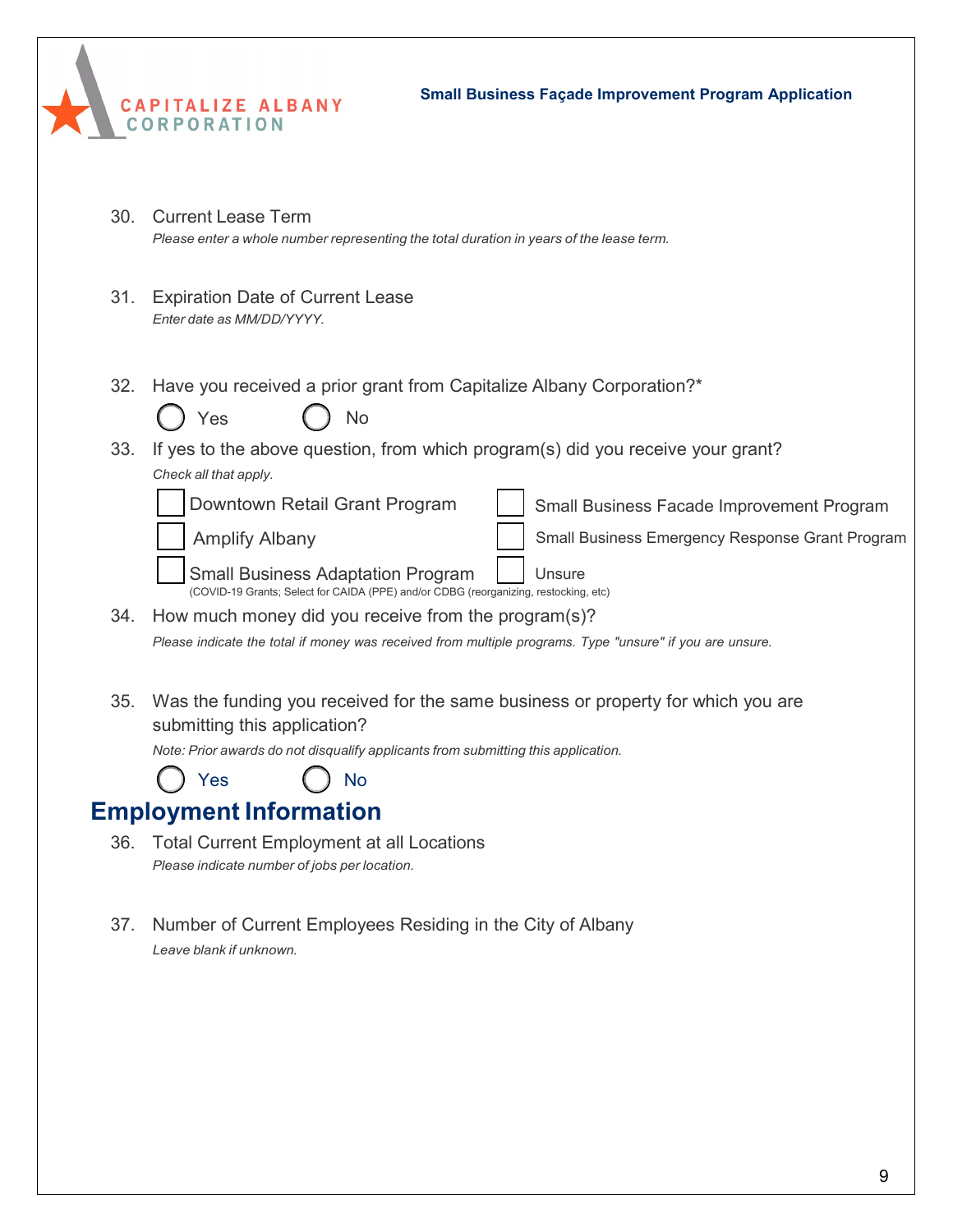

### 38. Total Projected Construction Jobs

Please use whole numbers only. If no full-time construction jobs will be created, please enter "0". If no part-time *construction jobs will be created, please enter "0".*

Full-Time

Part-Time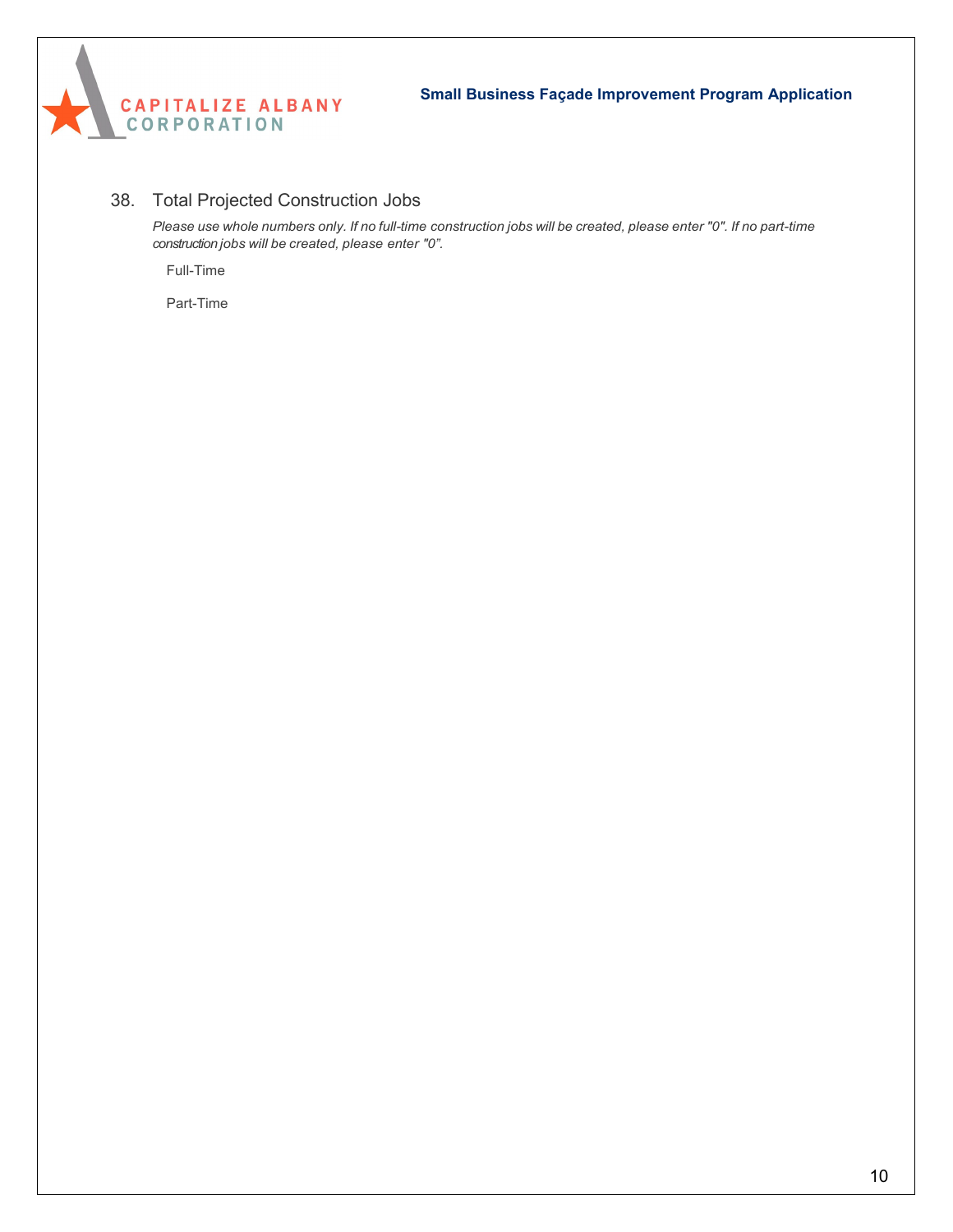

# **Project Description**

Provide a description of the proposed project. Please identify as much information as you can about the proposed project and the desired results. At a minimum, the project description must include the type of business to be opened and the specific scope of the project for which assistance is being requested.

### For example:

*The project will include the lease and renovation of a ground floor commercial space to accommodate a new* location for an expanding local coffee shop. Renovations will consist of the build-out of the interior of the space, including the addition of new fixtures, painting, and new lighting. The project will also include facade *improvements, such as painting and repointing brick, and the creation of a new sidewalk cafe area.*

### 39. Project Description\*

*Please describe your project in 2,000 characters or less.*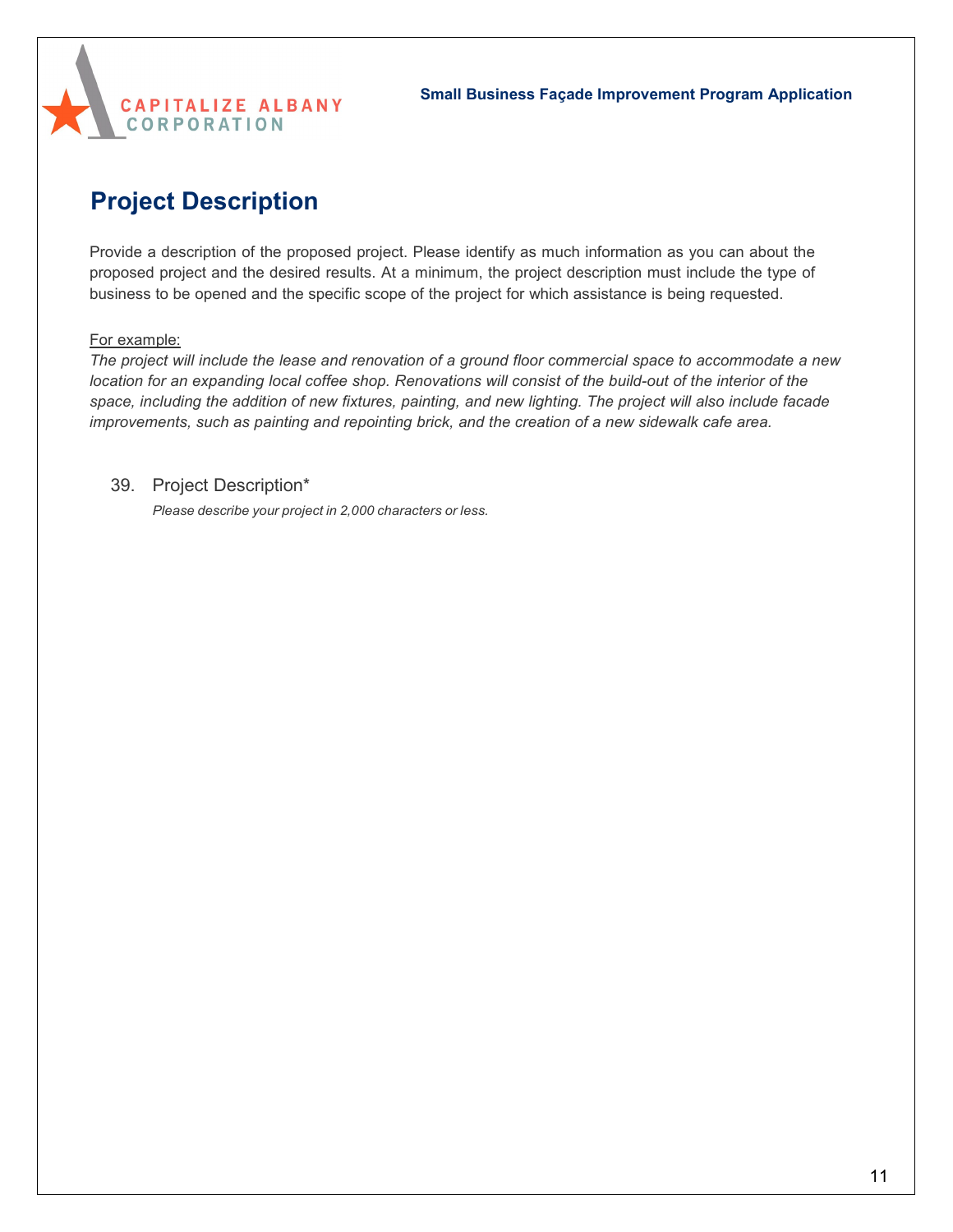

# **Project Timeline**

The project timeline must include all major milestones for the project, with an anticipated date for reaching each milestone. Please include the target date for opening and operating this business.

### 40. Project Timeline\*

*Enter all dates as MM/DD/YYYY. If not applicable, type N/A.*

Acquisition of building (or lease execution)

- Acquire financing
- Project construction start
- Project completion
- Receive final Certificate of Occupancy
- Opening date

## **Project Budget**

Please provide budget information that pertains to the entire scope of the proposed project. Information listed below should match the completed Budget Worksheet, required to be submitted as an attachment to [development@capitalizealbany.com.](mailto:development@capitalizealbany.com)

41. Total Cost of the Project, including materials, equipment costs, and labor\* Please provide your answer in dollar format with two decimal places. No dollar signs or commas can be used.

### 42. Source and Amount of Funds

Please provide all answers in dollar format with two decimal places. If you will not be using one of the specified funding sources below, please type "0.00". No dollar signs or commas can be used. See Program Guidelines for *matching requirements.*

Capitalize Albany Corporation Grant Request

Owner Equity

Bank/Other

43. Have you included any project costs that have been incurred prior to your application submission?

*Please note that project costs incurred/improvements made prior to grant approval are ineligible for reimbursement.*



Yes ( ) No

44. If yes to the preceding question, please explain.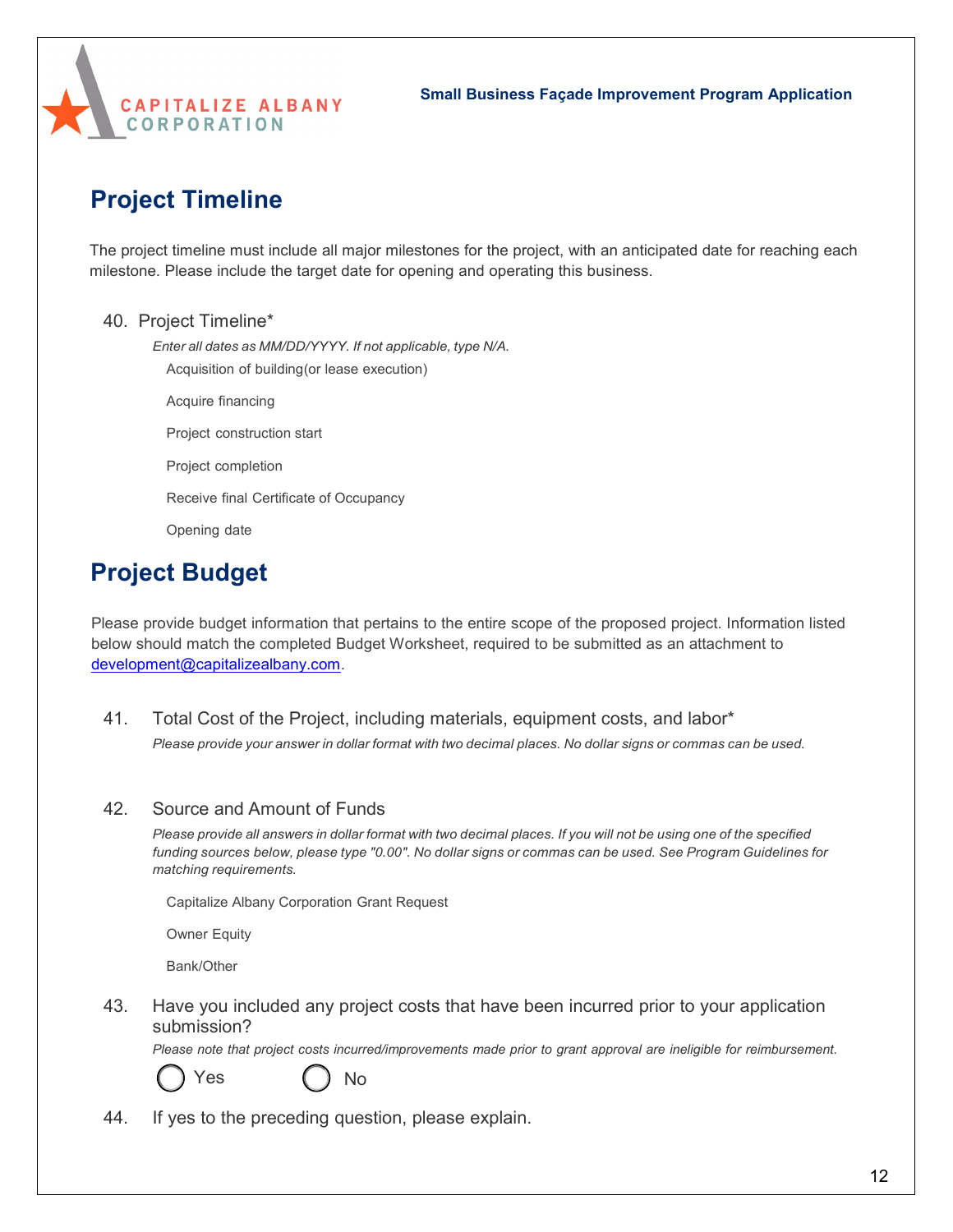

45. Total Funding Request from this Grant Program

Please provide your answer in dollar format with two decimal places. No dollar signs or commas can be used.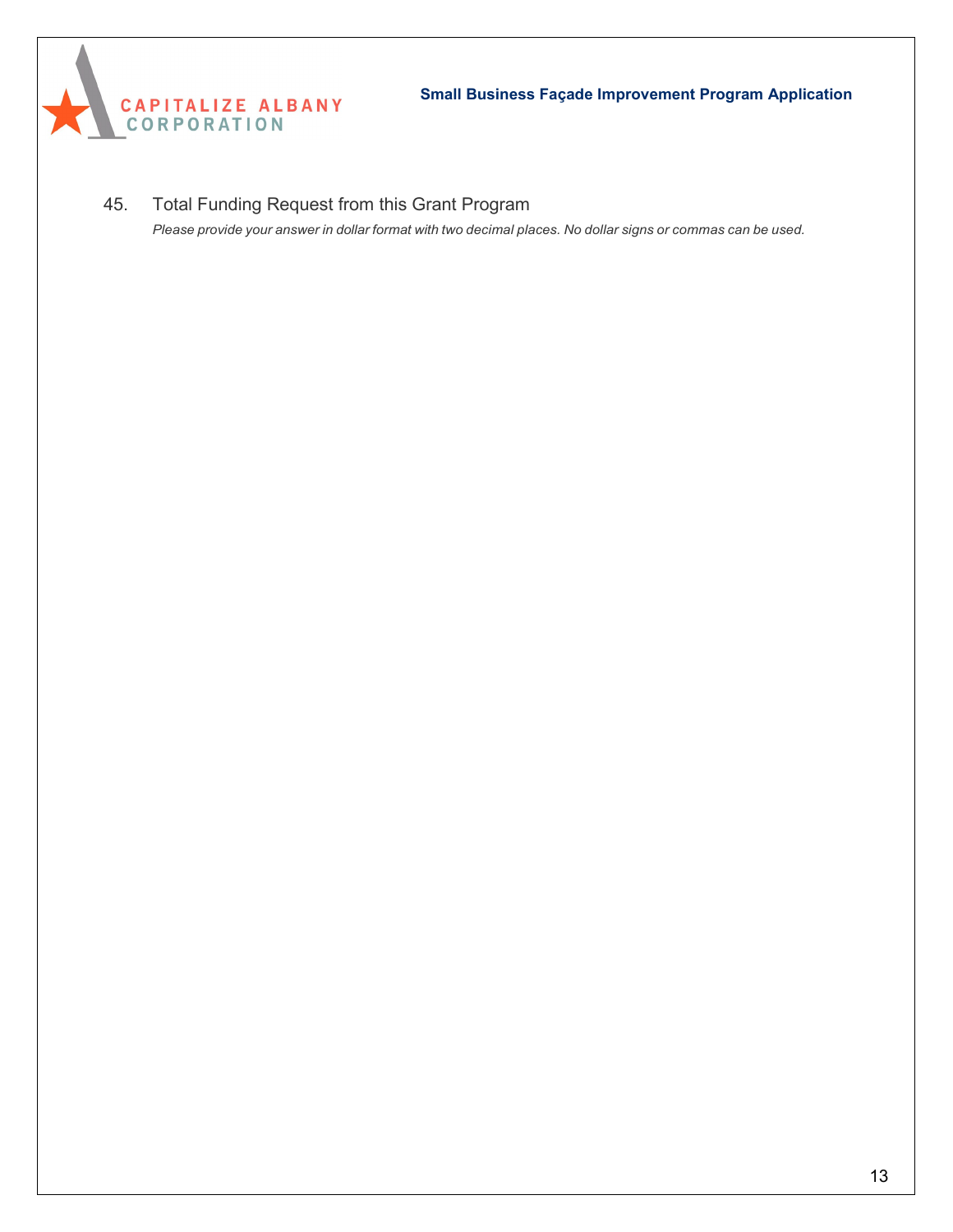

## **Declarations**

If you answer "Yes" to any of the below questions, please provide details in the comment boxes provided.

Are there any outstanding tax liens or judgements filed against you, your business, any principals, subsidiaries or affiliates of any of those entities, any other owner in your business, or guarantor?\*

| Yes                     | $()$ No |
|-------------------------|---------|
| If yes, please explain: |         |

Have you, your business, any other owner in your business, or guarantor been involved in default, bankruptcy, or insolvency proceedings within the last ten (10) years?\*

| $\bigcirc$ Yes | ( ) No |  |
|----------------|--------|--|
|                |        |  |

If yes, please explain:

Have you, your business, any other owner in your business, or guarantor had property foreclosed upon or given title or deed in lieu?\*

Yes ( ) No

|  |  | If yes, please explain: |  |  |
|--|--|-------------------------|--|--|
|--|--|-------------------------|--|--|

Are you, your business, any other owner in your business, or guarantor involved in any pending lawsuits?\*

| Yes                     | $\bigcap$ No |
|-------------------------|--------------|
| If yes, please explain: |              |

If renting or leasing, have you failed to pay rent on time during the last 36 months?\*



Yes  $\bigcap$  No

If yes, please explain: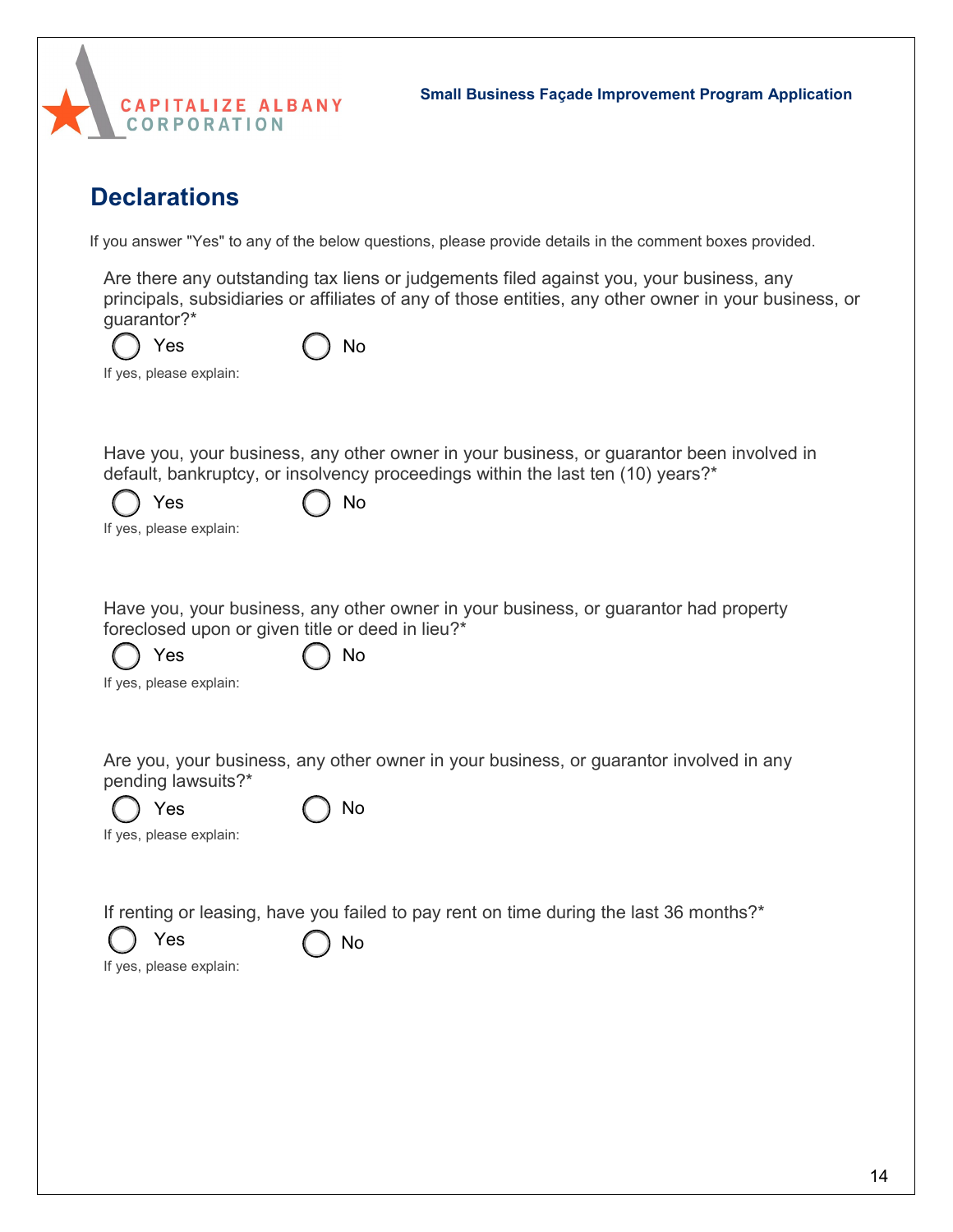|        | <b>Small Business Façade Improvement Program Application</b><br>CAPITALIZE ALBANY<br>CORPORATION                                                                                                                                    |    |
|--------|-------------------------------------------------------------------------------------------------------------------------------------------------------------------------------------------------------------------------------------|----|
|        | If owning, are there any violations against the building?*<br>If yes, indicate which type (building, fire department, etc.) and explain in an attachment.<br>Yes<br>No<br>If yes, please explain:                                   |    |
|        | If owning, are there mechanics' or other liens? In REM or other foreclosures, encumbrances,<br>judicial, administrative, or other proceedings against, or defaults affecting the property?*<br>Yes<br>No<br>If yes, please explain: |    |
|        | If the applicant is the building owner, are there any current real estate property tax<br>abatements on the property?*<br>Yes<br>No<br>If yes, indicate the type and amount of abatement and when it expires in the field below.    |    |
| below: | Describe any recent (i.e. past ten years) improvements which have been made to the<br>building. Please indicate the improvement(s), year completed, and approximate cost                                                            |    |
|        |                                                                                                                                                                                                                                     |    |
|        |                                                                                                                                                                                                                                     | 15 |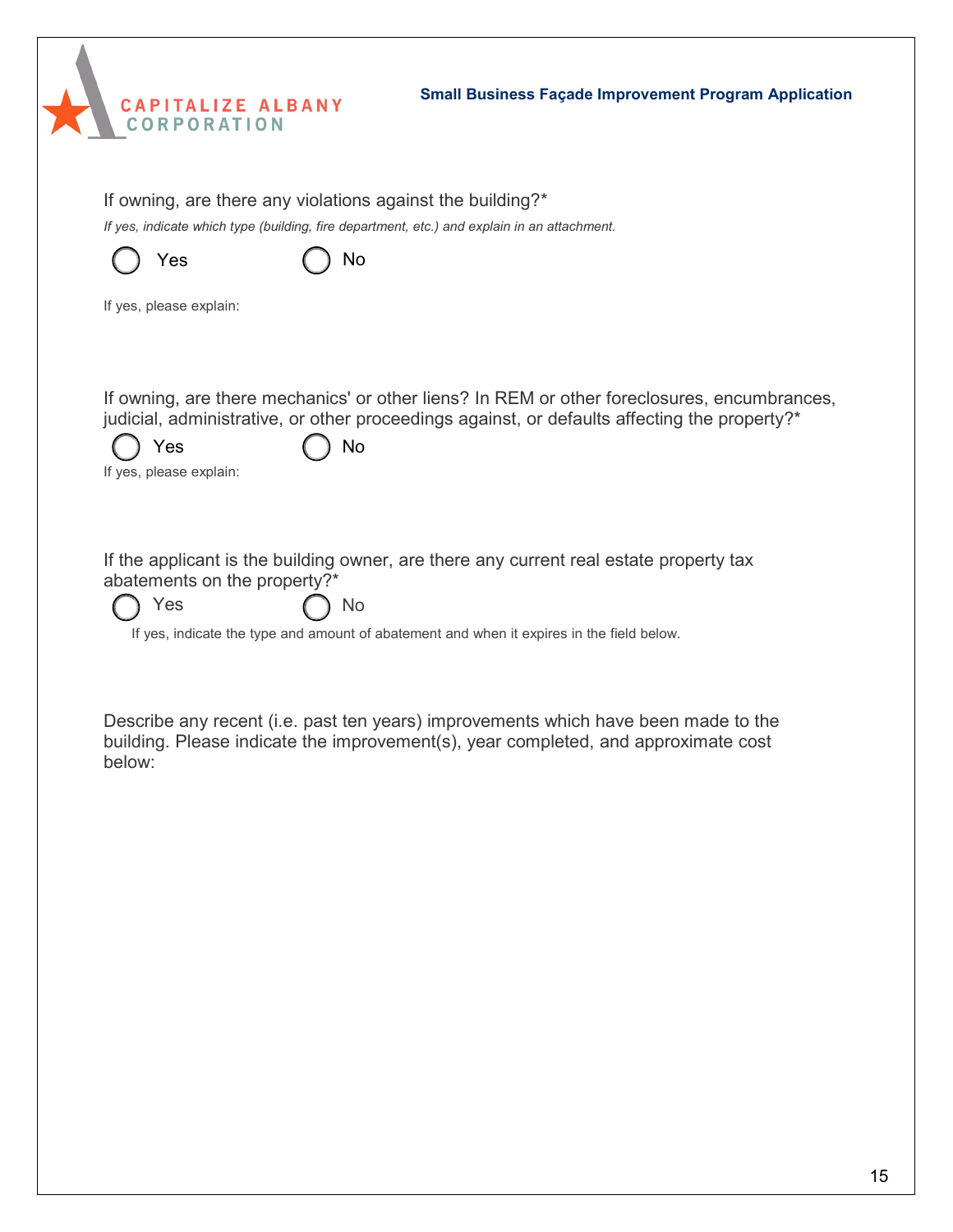

## **Certification and Disclosure**

By submitting this grant application, the applicant hereby certifies to Capitalize Albany Corporation that he/she has read the program guidelines and supplemental program materials, understands the terms and conditions of the grant, and agrees to abide by the program rules and requirements, if awarded funds from the program. The applicant further certifies that the grant application and supporting documents are true, complete, and accurate in all respects as of the stated date. The applicant understands that the application will not be accepted unless deemed appropriate by staff and the applicable application fee has been received from the applicant. The applicant agrees that the acceptance of this grant application does not commit Capitalize Albany Corporation to enter into an agreement to pay any costs incurred in its preparation or to participate in subsequent negotiations. Further, the acceptance of this grant application does not constitute an agreement by Capitalize Albany Corporation that any grant will actually be approved. Capitalize Albany Corporation expressly reserves the right to reject any or all grant applications or to request more information from the applicant.

Additionally, the applicant certifies that he/she understands that the following will be conditions of the grant, upon award:

- Grantee must commit to remain in the location for at least two (2) years and must create or retain for two (2) years during the term of the agreement one (1) or more full-time equivalent jobs (specific job goal determined at the discretion of Capitalize Albany Corporation).
- The assisted business must be open and operating for a minimum of forty (40) hours per week, and evening and weekend hours must be included.
- The approved project must be in compliance with all federal, state, and local laws.
- The undersigned hereby waives any claim against Capitalize Albany Corporation arising out of the use of said grant funds for the purposes set forth in the Application. Additionally, the undersigned agrees to indemnify, defend, and hold Capitalize Albany Corporation, and its officers, directors, employees, and agents harmless from any charges, damages, claims or liens related in any way to or arising out of the applicant's participation in the grant program.
- Capitalize Albany Corporation has the unrestricted right to use, for any lawful purpose, any photographs or video footage taken of the property at the approved project location, and the grantee owns and/or for which the grantee has the authority to grant such permission, and to use the grantee's name in connection therewith if it so chooses.
- The applicant will notify Capitalize Albany Corporation of any public announcements or events to be held at or in relation to the inception or opening of the approved project location, and Capitalize Albany Corporation will have the right to participate in and/or publicize the event in coordination with the grantee, if Capitalize Albany Corporation so chooses.
- The grantee will be required to include the Capitalize Albany Corporation logo, the Capital Resource Corporation (CRC) logo, and any other logos Capitalize Albany Corporation deems appropriate on all print collateral related to the project.
- The grantee will consent to display signage at the project location indicating participation in the Neighborhood Retail Grant Program (Capitalize Albany Corporation to provide sign specifications).

### **By typing your name below, you are certifying that all of the information contained in this application is true, complete, and accurate in all respects as of the stated date.**

Authorized Signatory 1\*

Authorized Signatory Name

Signatory Title

Authorized Signatory 2

Authorized Signatory Name

Signatory Title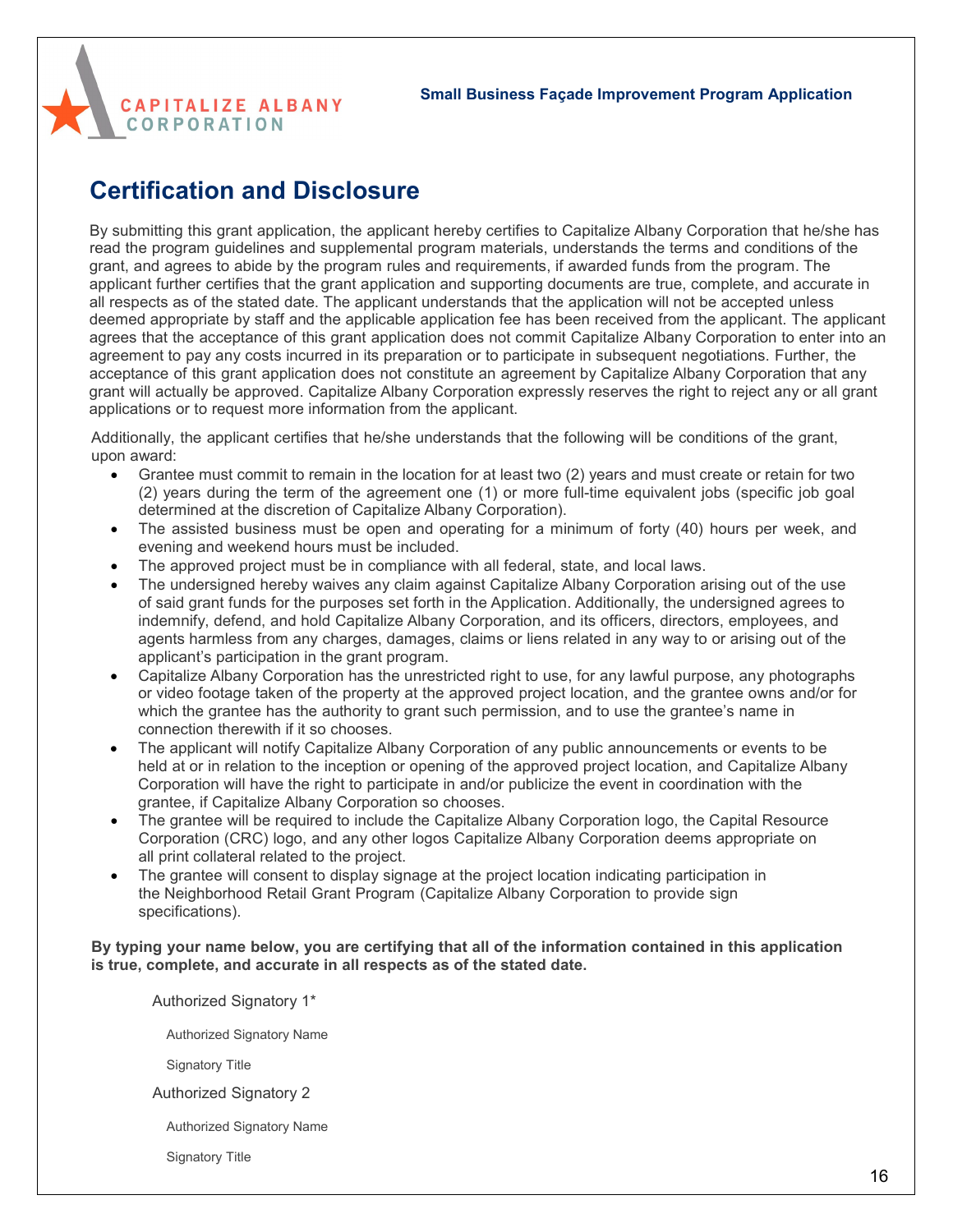

# **Convenience Store Certification Form**

All applicants operating a convenience retail store must complete this page. *All other applicants may skip the following questions.*

By typing your name below, you are certifying that you operate or intend to operate a convenience retail store at the location listed in this application, and that you understand that, as a requirement of the Neighborhood Retail Grant Program, grantees operating convenience retail stores are required to regularly carry an inventory of fresh produce for sale at the assisted business location.

Do you currently sell fresh produce at the business location?



If yes, indicate the types, quantity, and typical pricing of produce sold below. Please submit documentation to [development@capitalizealbany.com](mailto:development@capitalizealbany.com) that substantiates your statements, e.g. current invoices in the business name, inventory log, etc.

Are you committed to continue to sell fresh produce at the business location for the duration of the project term?

Yes ( ) No

Per the discretion of Capitalize Albany Corporation, if it is determined that the business does not currently meet the requirement regarding fresh produce availability and sales at the assisted business location, the grantee will be required to produce an agreement with a fresh foods provider.

I certify by typing my name below that the above statements and any supplemental explanations are true, complete, and accurate in all respects as of the stated date, that I understand the requirements listed above, and agree to abide by these terms.

Authorized Signatory 1\* Authorized SignatoryName Signatory Title Authorized Signatory 2

Authorized SignatoryName

Signatory Title